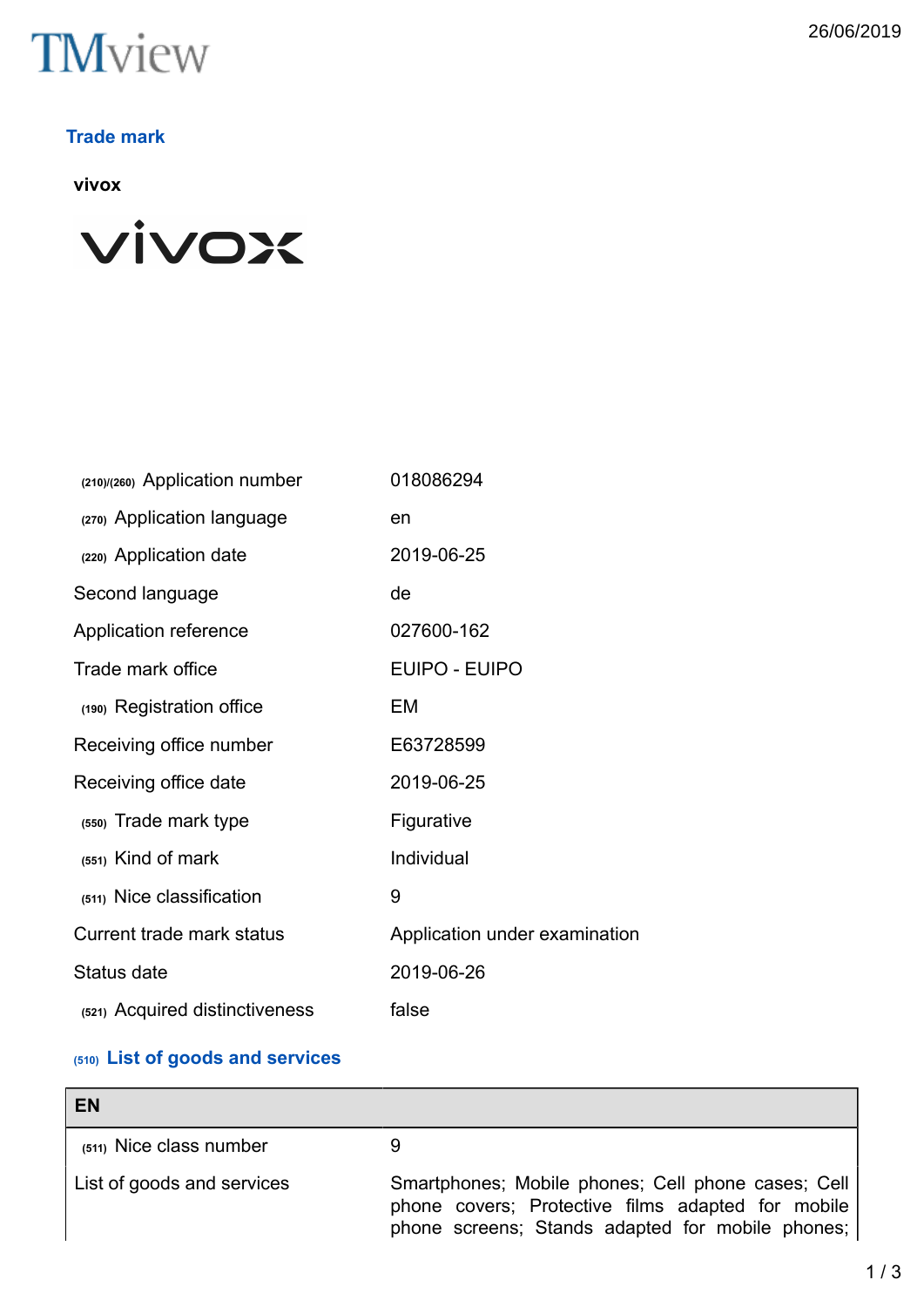┓

# **TM**view

Г

| EN |                                                                                                                                                                                                                                                                                                                                                                                                                                                                                                                               |
|----|-------------------------------------------------------------------------------------------------------------------------------------------------------------------------------------------------------------------------------------------------------------------------------------------------------------------------------------------------------------------------------------------------------------------------------------------------------------------------------------------------------------------------------|
|    | Headphones; Headsets for mobile phones; Selfie<br>sticks used as smartphone accessories; USB cables;<br>Power adapters; Batteries, electric; Battery chargers;<br>power banks; rechargeable batteries; Loudspeakers;<br>smart speakers; Wireless headsets for smart phones;<br>Wireless chargers; Downloadable software applications<br>for mobile phones; Computers; Smart glasses; Smart<br>watches; Tablet computers; Notebook computers;<br>Televisions; Smart Televisions; Wireless earphones;<br>Wireless loudspeakers. |

#### **(730)/(731)/(732)/(733) Owner**

No entry for application number EM500000018086294

## **(740) Representative**

| Representative identifier                    | 42814                                    |
|----------------------------------------------|------------------------------------------|
| Name                                         | ROLIM, MIETZEL, WOHLNICK & CALHEIROS LLP |
| Legal entity                                 | Legal Person                             |
| Representative kind                          | Association                              |
| Representative nationality code              | DE                                       |
| Representative incorporation<br>country code | DE                                       |
| Address country                              | DE                                       |
| Address country                              | DE                                       |
| <b>Street</b>                                | Graf-Adolf-Straße 14                     |
| City                                         | Düsseldorf                               |
| Postcode                                     | 40212                                    |
| Phone                                        | 00 49-21168785778                        |
| Fax                                          | 00 49-21168785779                        |
| Email                                        | ip@rmwc.eu                               |

## **(750) Correspondence address**

# **(350) Seniority**

No entry for application number EM500000018086294

## **Exhibition priority**